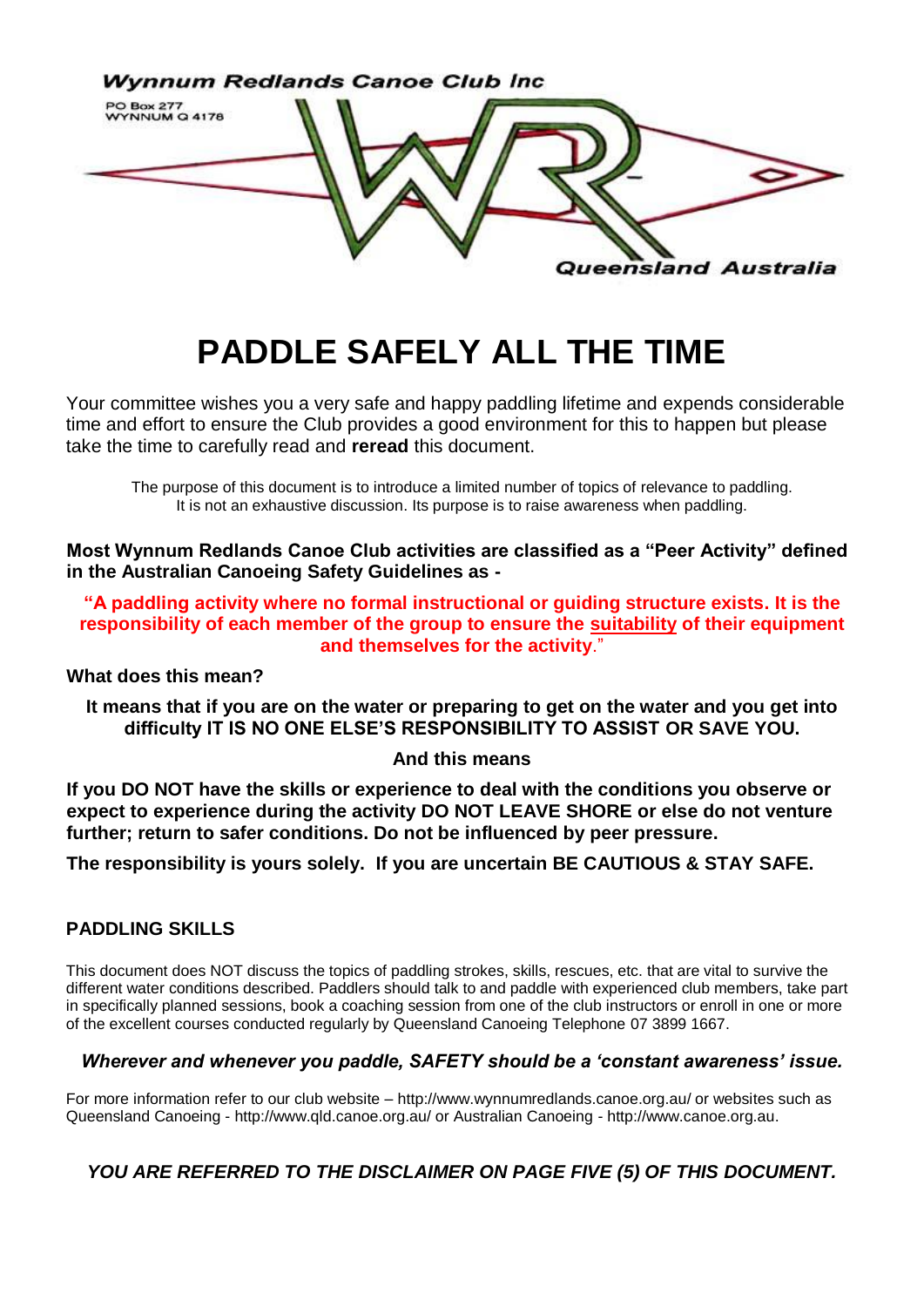## **CONDITIONS THAT INFLUENCE YOUR SAFETY**

### **WIND**

Be aware that wind can exert greater influence than tide on anything above the water line. If you or your boat is disabled with even a moderate wind blowing in the opposite direction to the tide, it is likely you will be moved in the direction of the wind NOT THE TIDE. In open exposed waters a 10-knot wind can cause waves of 0.5 of a metre; 15 knots – 1 metre; and 20 knots – 2 metre waves, etc. Wind can easily cause capsizes and swampings.

## **"Onshore wind" means the wind is blowing from the ocean on to the land; "Offshore wind" is the opposite.**

### **TIDE**

- As a general rule the tide takes 6 hours to rise or fall, plus approximately ½ hour at the top and bottom of the tide when it doesn't run.
- The high & low tide mark can vary by several centimetres from day to day.
- Do not be complacent about how high or low the water will be based on yesterday's level.
- The tide times advertised for Brisbane are taken to mean the time it will be high or low at the "Brisbane Bar" i.e. the mouth of the Brisbane River. All other areas of the coast & tidal rivers upstream will have a variance on this time.
- Tidal flow is greatest/strongest, therefore hardest to paddle against, in the middle 2 hours i.e. hours 3 & 4 of the flow in or out.
- If your paddling venue is tidal, consider which way it is currently running; when it will change and what impact that will have on your plans?

## **Q. In the event of difficulty, will the tide take you into greater danger or greater safety?**

- What is the tidal fall. E.g. in upper Tingalpa Creek the difference in height between high and low can be in excess of 1½ metres. This makes it extremely difficult to land or launch at low tide in many areas.
- An eddy is a current, as of water or air, **moving contrary to the direction of the main current**, especially in a circular motion.
- In moving water, an eddy will form behind any obstacle in the path of the flowing water (important to know in Tingalpa Creek!). If unsure of the direction of the tide, create an eddy with your paddle (first ensuring that your boat is stopped).
- Why are eddies important because if they are large and powerful, they can cause you to capsize and, alternately they can provide a safe haven for a respite in dangerous waters.
- Upstream/downstream **Upstream** refers to the headwaters of the river/creek you are on; i.e. where it starts. Non-tidal waterways only flow **downstream**, and either join into another waterway or eventually reach the Coast. Tidal waters obviously flow in both directions with the incoming or outgoing tide but upstream still refers to the origin of the waterway and downstream still means towards the Coast.

## **Which way is the ocean – standing on the bank of Tingalpa Creek facing the water, the ocean/Moreton Bay is to the right.**

 If you are on a *tidal* creek but uncertain which way is downstream, select a fixed marker or level and observe whether the water level is rising or falling. If it is falling, then the ocean/downstream is in the direction that the water is running – i.e. out to sea.

Information on tide times can be obtained from the local daily newspapers, radio & TV News & Weather Reports or booklets such as "The Official Tide Tables & Boating Safety Guide" published by the Queensland Government and available from boating outlets and many newsagents. Websites - http://www.seabreeze.com.au/ or http://www.weatherzone.com.au/qld/brisbane/brisbane

### **WEATHER REPORTS.**

Weather information is available from locals (especially fishermen), broadcast News & weather Reports; local newspapers and many sites e.g. Bureau of Meteorology – http:/[/www.bom.gov.au](http://www.bom.gov.au/) - Brownie's Coastwatch – http://www.coastwatch.com.au/ - Coastal Watch - <http://www.coastalwatch.com/> - http://www.weatherzone.com.au/qld/brisbane/brisbane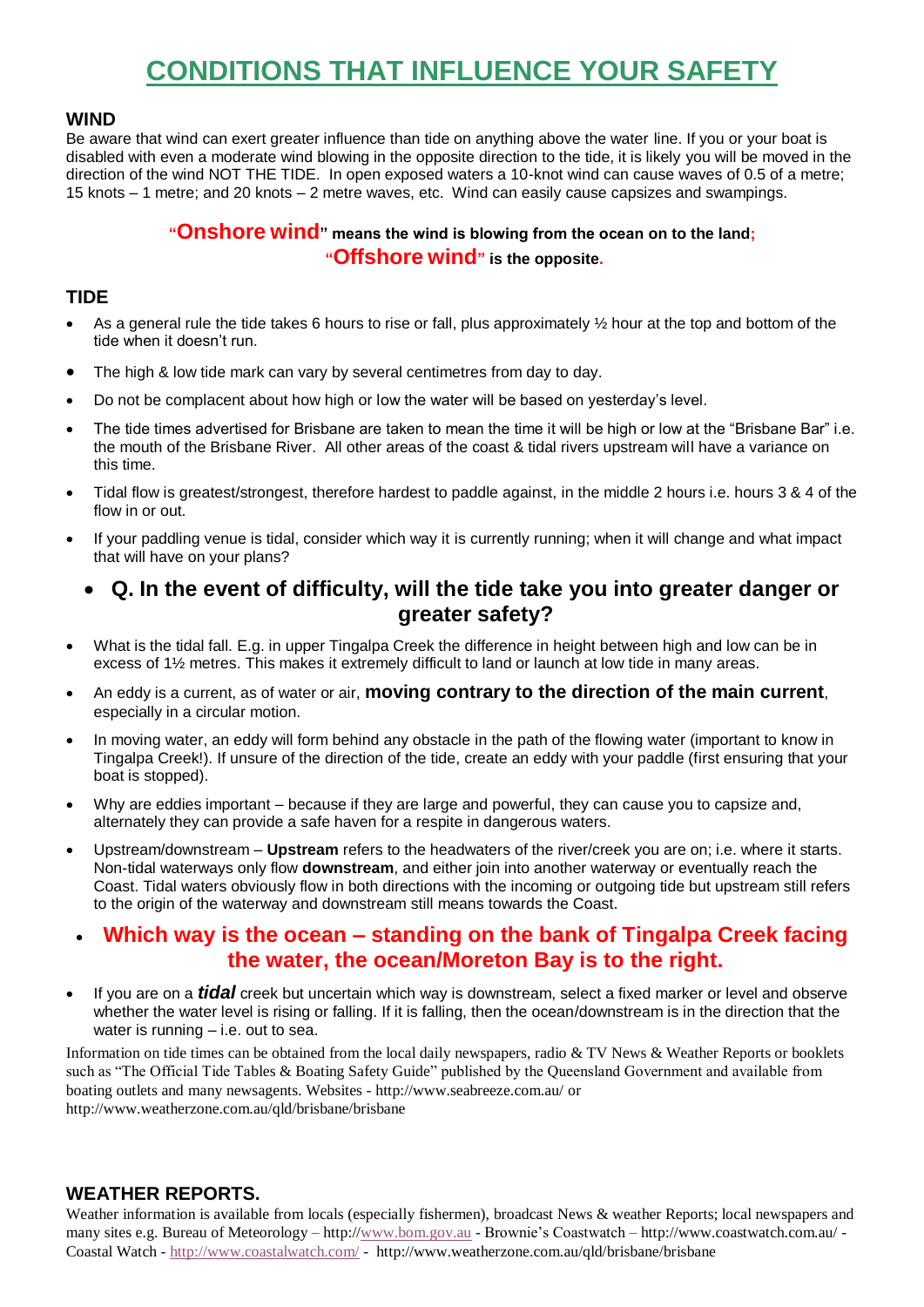## **RIVER TRAFFIC & MARITIME RULES:**

The general rule is 'If it's bigger/faster/more expensive than your canoe or kayak, keep out of its way.' On rivers in general and in shipping channels the rule is to keep to the right (i.e. opposite of Australian road rules). In maritime language the **left** side of your boat is '**Port'** and the **right** side of your boat is "**Starboard'**. The most common signs in Tingalpa Creek are called 'lateral marks' and are usually positioned to define well-established channels, and indicate **port** and **starboard** sides of the navigation route **into a port**. A **port** mark is coloured **red**. A **starboard** mark is coloured **green.** These signs can be on posts or anchored. For more information on maritime rules and regulations visit Maritime Safety Queensland [http://www.msq.qld.gov.au.](http://www.msq.qld.gov.au/)

### **PADDLING AT NIGHT:**

Paddle at night only in an extremely safe environment or with an experienced nighttime paddler. Always consider your visibility to other water users. The **minimum** basic requirement for non-powered craft is simply "a signaling device (torch) which can be displayed when required". If you intend to night paddle regularly consult experienced NIGHTTIME paddlers.

### **SPECIFIC** *Additional* **HAZARDS:**

Our local environment is **SALT WATER** – hence, be cautious of venomous & dangerous creatures; specifically,

STONE FISH have been sighted in Tingalpa creek on at least 3 occasions in the past year;

BULL SHARKS are common in the Bay and creeks that flow into it.

(No incident with a Bull Shark and paddler has been reported to the club).

STINGRAYS often lay in the shallow water at the mouth of the creek..

DOLPHINS are occasionally seen in the creek; surfacing nearby can cause water turbulence;

- **Broken bottles, fish hooks, sharps, oyster shells** and the like are common; wear appropriate footwear always.
- Inconsiderate motorised fishing boats, jet skis, and water skiers, etc can cause considerable wash and increase chances of capsize; (Turning your boat into the wash, will decrease your chances of capsize; getting caught side-on will increase your likelihood of tipping).
- $\overline{\phantom{a}}$  Unseen objects under the water;
- 4. Branches, logs and undergrowth (dead or alive) hanging over the bank &/or in the water can be particularly dangerous if you get pushed into them;
- $\overline{\phantom{a}}$  Tide, wind, sandbars are discussed elsewhere.

## **General overall paddling guidelines:**

- $\triangleright$  always check the weather forecast and consider it's implications for your trip;
- always have **drinking water**
- always **wear a hat and sunglasses** in daytime.
- always apply **30+ sunscreen and reapply 2 hourly.** Preferably use a waterproof product.
- **wear a PFD**. Ensure the PFD is the right size for you and done up FULLY & CORRECTLY. An improperly worn PFD is a hazard.
- **Wear enclosed footwear to protect against broken glass, sharps, oysters, stonefish, etc**.
- **paddle with partners**, especially in new or more challenging conditions. 3 boats is good; 4 is better and more is excellent. With a minimum of 4 in the event of an accident, 1 boat can stay with victim and 2 boats can go for assistance. This increases everybody's safety chances.
- In the event of an accident or capsize by someone else; **do not become a victim** yourself by undertaking rescue activities beyond your own capabilities.
- wear sun-smart clothing and consider **clothing** needs for weather changes.
- consider **the water temperature**. A large inland lake, even in summer, can have a water temperature considerably lower than the sea temperature.
- consider carrying minimal **safety gear** e.g. first aid kit, throw ropes, slings & tow ropes.
- always **consider the tide and the wind**. *Which is the more powerful*. If you capsize or become unable to paddle your boat, **will the wind/tide assist your safety or increase your hazard**.
- always pre-consider the best **route to safety**.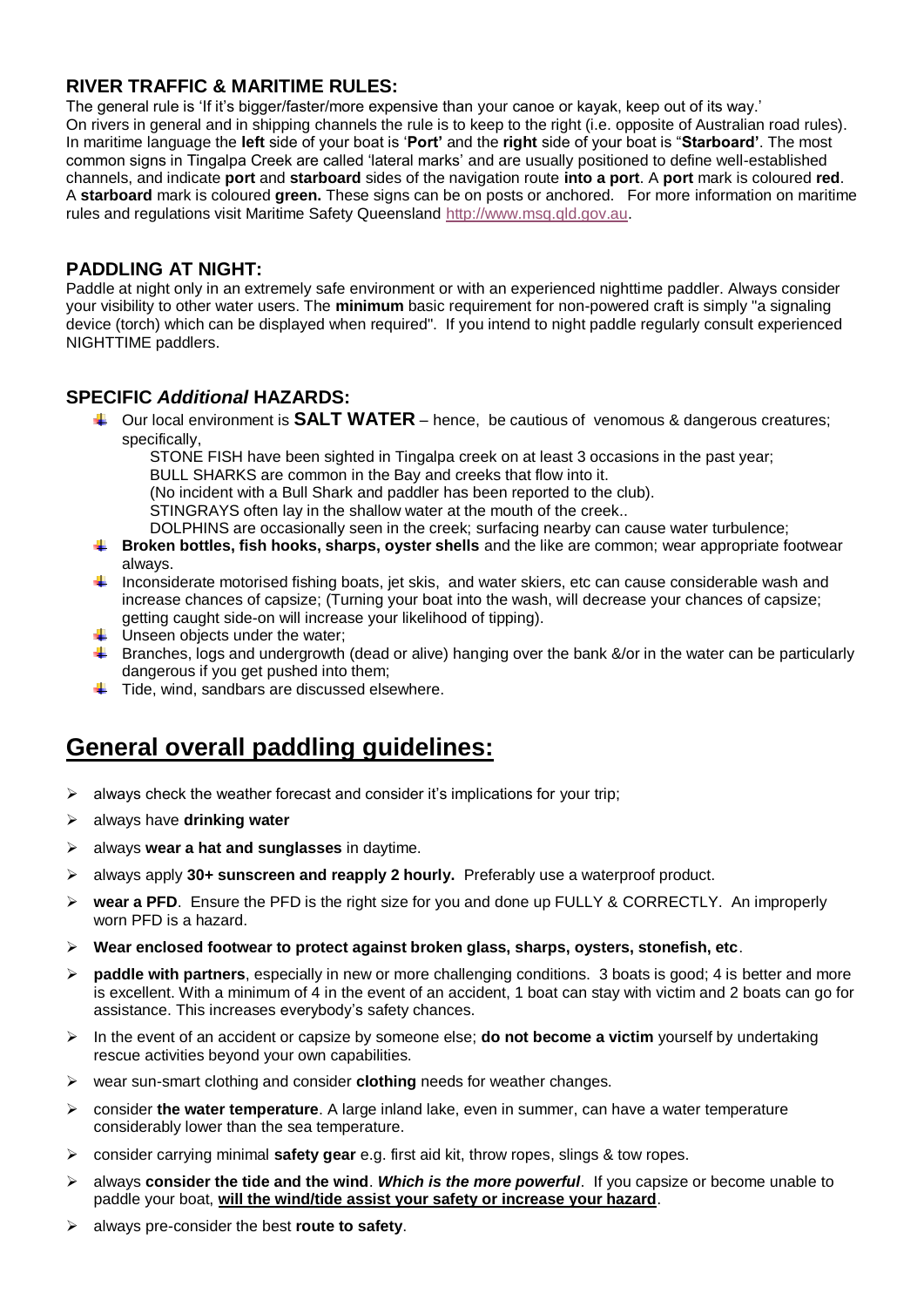## **General overall paddling guidelines: (cont)**

- never paddle alone **in new or challenging conditions**
- $\triangleright$  if exploring an unknown river, always paddle upstream, then return to your put-in point. Downstream could have unseen hazards e.g. rapids or waterfalls.
- $\triangleright$  never paddle beyond your ability and experience unless you have on-the-water-guidance from paddlers who are experienced in the new environment.
- consider your visibility**; wear colours that contrast with your surroundings** especially at times of difficult visibility e.g., early morning or late afternoon.
- **inform** someone reliable of your intentions and approximate return time; **(at the clubhouse complete the book in the box outside the tilt-a-door).**
- **never be complacent** that where you paddled safely on a previous occasion is still safe to paddle.
- **cotton clothing** is *not* recommended for paddling. It holds water, is slow to dry and can rapidly cause hypothermia.

## **Specific WRCC paddling guidelines:**

- **read the attached pages on Boat Types & Water Descriptions very carefully.**
- wear a PFD if paddling on Moreton Bay or similar.
- \* always wear a safety helmet on white water
- always wear a PFD on white water
- \* early morning on Moreton Bay is generally the calmest time to paddle.
- at low tide from Tingalpa Creek to the beacons in Moreton Bay is considered low level risk in good calm weather.
- $\div$  high tide in Moreton Bay can be very treacherous; if you are in the bay paddle as close to the land as possible;
- $\div$  do not paddle in a 10 knot or higher wind if you can avoid it.
- **secure** your boat, paddle and any gear WELL ABOVE the highest high tide mark.
- be aware, particularly on a summer afternoon, that thunderstorms develop VERY QUICKLY.
- $\div$  At the Clubhouse enter details of your intended paddle e.g. direction and expected time of return in the book provided.
- **Report and record any injuries and/or incidents.**

#### **REMEMBER -**

 **Most Club activities would be classified as a "Peer Activity" defined in the Australian Canoeing Safety Guidelines as "A paddling activity where no formal instructional or guiding structure exists. And it is the responsibility of each member of the group to ensure the suitability of their equipment and themselves for the activity**."

#### **If you use any of the Club's boats and equipment it is ENTIRELY your responsibility –**

- (1) to ascertain the general condition of the boat (eg rudder working properly, observable hull damage, does it have sufficient buoyancy; will the flotation come loose & float away in a capsize? etc.); and to NOT use the craft if you identify any defects.
- (2) to maintain the boat while in your possession in a proper condition for your activity and
- **(3) to determine that this boat is suited to your needs, skills and environment.**
- **(4) This also applies to any other club equipment you use, e.g. pfd or paddle.**
- **(5) If the boat is in your possession, it is assumed**

**(a) that you followed the stipulations in (1) above;**

**(b) you are therefore responsible for any damage or loss sustained to the boat or other club equipment when it is returned to the club.**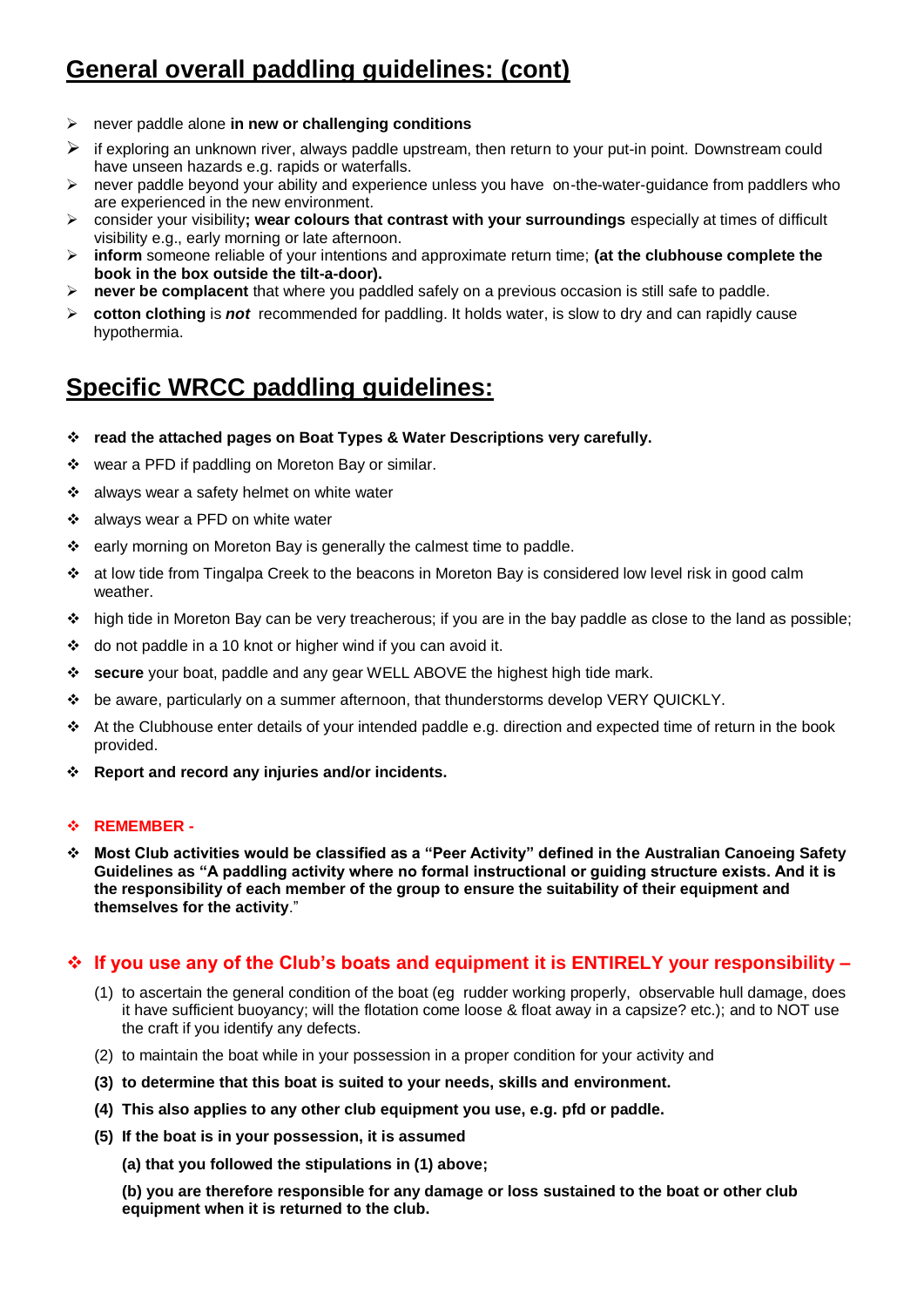## **Waiver and Disclaimer for Extreme Sport**

Water based activities including canoe/kayaking involve a real risk of serious injury or even death from various causes including but not limited to: drowning, overexertion, dehydration, hypothermia, heat exhaustion and collisions and tipping over accidents. This publication does not constitute individual advice and should not be relied upon to the exclusion of other inquiries by you.

## **Recommendations:**

1. Seek detailed information from Australian Canoeing, Queensland Canoeing, and experienced paddlers and instructor(s).

2. Ensure when obtaining advice **that the person or entity is aware at the time of your enquiry of your level of paddling skill, the extent of your (local) knowledge or experience, the water you want to paddle and the boat type you are contemplating using, so that the information you receive is relevant.**

3. **Be always mindful** that in any paddling situation, even if you are accompanied by extremely experienced paddlers, you are still responsible for your own safety.

4. Above all, never attempt paddling beyond your capabilities and always consider the "worst case scenario".

5. Satisfy yourself of the risks & likely outcomes of the activity.

6. You should seek medical advice to ensure you are fit to participate and this should be updated regularly with the specific demands of the activity in mind.

7. If a person is under 18 years of age ("minor"), their parent or guardian's consent is required and they are wholly liable for the activities of the minor.

8. Information provided in this document may periodically be out of date. It is not the club's responsibility to update such references.

## **Waiver and Disclaimer:**

Your use of any of Wynnum Redlands Canoe Club's ("WRCC") equipment or participation in any Club activity is acknowledgment of your understanding and acceptance of these terms and **FURTHERMORE**, to the extent permitted by law, **YOU WAIVE** all legal rights of action against WRCC, Queensland Canoeing, Australian Canoeing, it's members, office bearers, directors, employees or agents from any loss or damage from participation in such activities conducted or organised, included but not limited to any negligent or tortious act or omission, breach of duty, breach of contract or breach of statutory duty.

This waiver will bind you and your executors.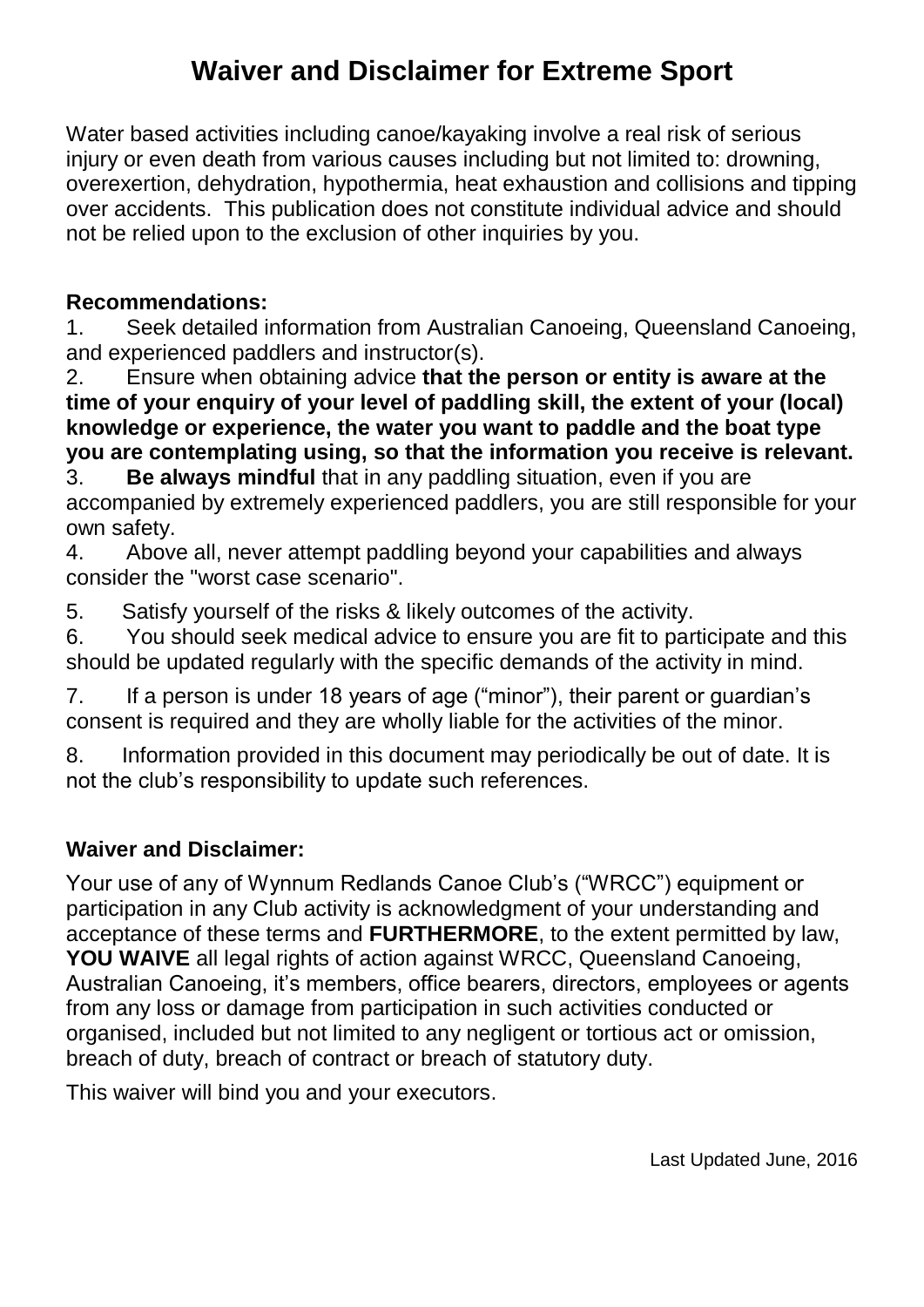# **KNOW YOUR WATER**

## **WATER DESCRIPTIONS IN COMMON USAGE:**

| <b>Moving Water</b>  | 'Moving water' is basically any water that is moving in a definite direction, especially if it is<br>moving faster than you are/can paddle. It is generally used to refer to rivers (Grade 1<br>upwards) rather than tidal flow but is still relevant in areas where there is a 'tidal race' or a<br>significant tidal flow.                                                                                                                                                                                                                                                                                                                                                                                                                                                                                                                                                                                                                                                                                                                                                                                                                                                                                                                                                                                                                                                    |
|----------------------|---------------------------------------------------------------------------------------------------------------------------------------------------------------------------------------------------------------------------------------------------------------------------------------------------------------------------------------------------------------------------------------------------------------------------------------------------------------------------------------------------------------------------------------------------------------------------------------------------------------------------------------------------------------------------------------------------------------------------------------------------------------------------------------------------------------------------------------------------------------------------------------------------------------------------------------------------------------------------------------------------------------------------------------------------------------------------------------------------------------------------------------------------------------------------------------------------------------------------------------------------------------------------------------------------------------------------------------------------------------------------------|
| <b>Flat Water</b>    | Long, flat stretches of water, can be tidal or not, e.g. Tingalpa Creek, Wivenhoe Dam; with<br>gravel races & faster moving water to Grade 1 level e.g. Upper Brisbane River in different<br>sections.<br>Hazards: Wind, rain, storms, submerged rocks or trees; floating debris eg trees, animal<br>carcasses; weirs & strainers; wash from other water users, recreational fishing boats, water<br>skiers; differing land and water levels due to tidal flows; assistance or resistance from<br>direction of tidal flow &/or wind; dangerous riverbed &/or banks eg oyster beds; being<br>stranded in low/no water due to tidal run-out.<br>Critical knowledge: (1) The larger the body of water the more susceptible it is to wind. (2)<br>Wind can rise from a gentle breeze to severe in 10-15 minute. (3) refer to Tide & Wind<br>segments above.                                                                                                                                                                                                                                                                                                                                                                                                                                                                                                                         |
| <b>Estuary</b>       | Where creeks, rivers open to protected coastal areas e.g. Moreton Bay.<br>Hazards: refer to flat water segment plus increased influence from wind, weather, tide,<br>commercial fishing boats and large vessels, marine animals;<br>Critical knowledge: in a passage e.g. Bribie passage or between mainland and Fraser Island<br>- which direction is the tidal flow, both in and out                                                                                                                                                                                                                                                                                                                                                                                                                                                                                                                                                                                                                                                                                                                                                                                                                                                                                                                                                                                          |
| Sea/Ocean            | Open ocean or coastal areas unprotected by islands<br>Hazards: : Large uneven swell, distance from land, influence of tidal flow, sun and heat<br>exhaustion; cold; waves washing over craft; nil protection from wind, storms, sun;. Where a<br>major river meets the open ocean, a sand-bar tends to build up and causes very<br>turbulent water, uneven waves, rips, etc; such a bar is never static. A 'Bar' is one of<br>the most hazardous areas of a coastline and is EXTREMELY DANGEROUS to all craft.<br>Critical knowledge: refer to flat water & estuary plus obtain weather reports & forecasts;<br>position of reefs, sandbars, infamous tidal rips; access to fresh water; accurate maps, extra<br>safety equipment eg EPIRB, accurate local knowledge and research into journey.                                                                                                                                                                                                                                                                                                                                                                                                                                                                                                                                                                                 |
| Whitewater:          | (1) Where water is obviously turbulent, boisterous, foaming, violent; e.g. beach surf;<br>(2) in rivers where water is obviously turbulent, boisterous, foaming, violent due to constriction<br>of the flow, e.g. a weir, obstruction by rocks and other debris or where there is a noticeable<br>drop in the river line e.g. waterfall, weir, Penrith whitewater Stadium. Inland 'moving water' is<br>graded from 1 to 6; Grade 1 - numerous places on the Brisbane River e.g. Lowood log-jam,<br>Lowood Bend, Twin Bridges at Fernvale; Grade 2 - Tabulum (Easter Camp)(1½), Mary River<br>(The Steps). Gradings change according to the amount of water passing through eg Tabulum<br>can vary from a Grade 1 to Grade 3 at our camp site. Grade 4 to 5 - highly dangerous & only<br>paddleable by the very experienced. Grade 6 - not paddleable.<br>Hazards: Fast flowing and strong current, overhanging and submerged tree branches,<br>strainers, boulders, water washing into craft; steep, inaccessible river banks, limited land<br>access to river. Isolated areas, water courses changing after heavy rain; flood.<br>Critical knowledge: Experience; extra safety equipment e.g.helmets, PFD, skirts,<br>communication equipment to suit area; accurate maps and local knowledge; checking for<br>hazards from river bank for assessment before paddling (reccie) |
|                      | Weirs and waterfalls can be fatal and are not to be paddled.                                                                                                                                                                                                                                                                                                                                                                                                                                                                                                                                                                                                                                                                                                                                                                                                                                                                                                                                                                                                                                                                                                                                                                                                                                                                                                                    |
| <b>All/any water</b> | Can be dangerous given the right combination of circumstances or hazards e.g. The<br>Twin Bridges bend at Fernvale, (a popular picnic/camping spot with families with small<br>children), is particularly hazardous because of its combination of hazards, not the speed or<br>depth of its water.                                                                                                                                                                                                                                                                                                                                                                                                                                                                                                                                                                                                                                                                                                                                                                                                                                                                                                                                                                                                                                                                              |

White Water Grading – for more information on White Water, go to our Website, Member Info & Updates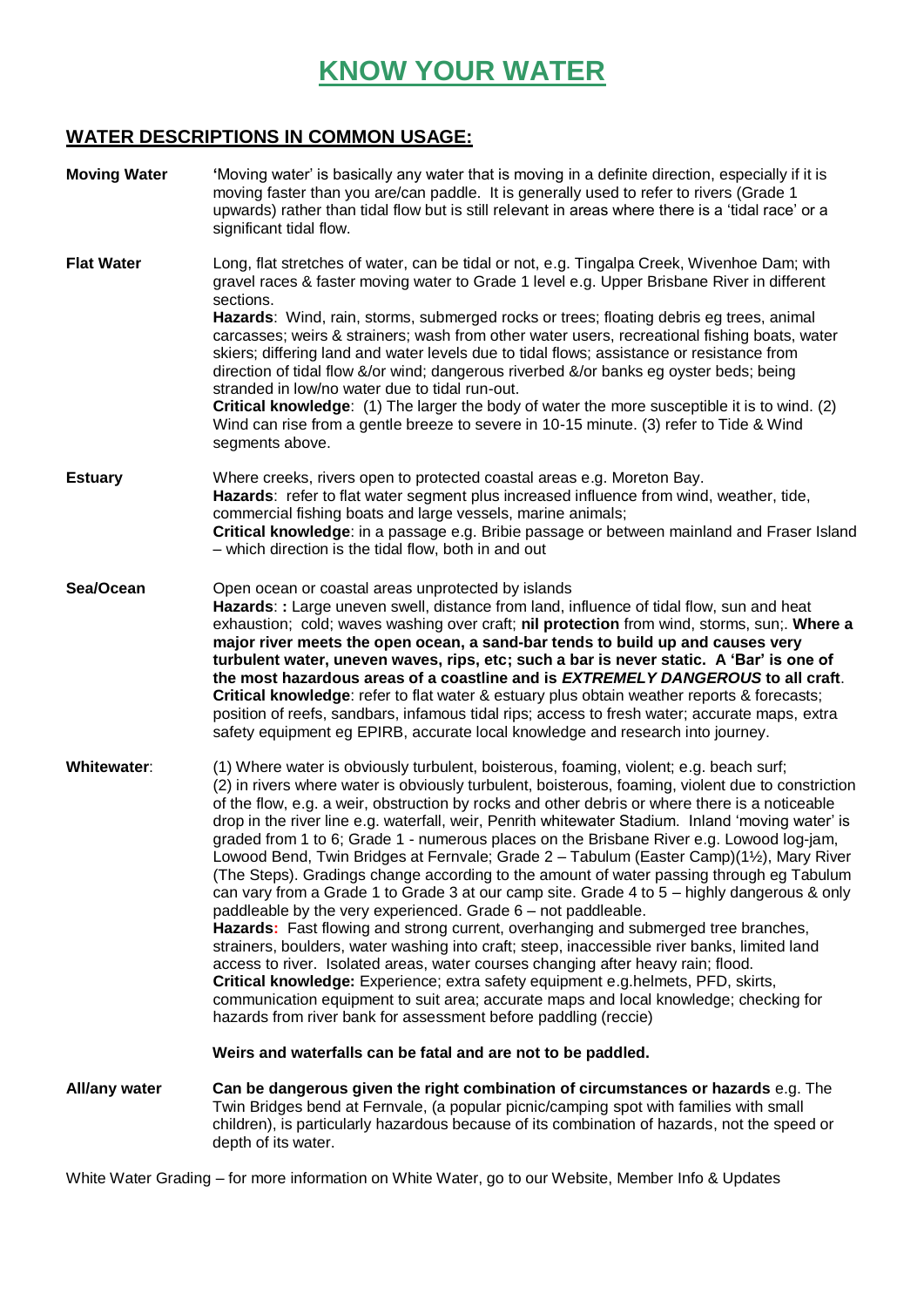## **KNOW YOUR BOAT**

### **BOAT TYPES:**

**Flat Water Boats**: TK1 & TK2's; e.g. Scorpions, Cobras, Millsoms, Texas Rose, Wanderers, Nymphs; can be ruddered or unruddered, fibreglass, wood or plastic. General shape is broad, not great depth, 3-4 m in length (TK1) & have flatish bottoms, both from side to side as well as end to end. If your boat is flat on the ground & you press down carefully on one end, the other end will NOT rise significantly off the ground (versus white water boat)

#### **MOST OF THE BOATS IN THE WRCC FLEET ARE FLAT WATER BOATS.**

**Advantages**: light to lift & move; easy to keep on course; designed for paddling in a relatively straight line for lengthy distances e.g. BV 100 without too much steering effort; **Disadvantages**: slow to turn; can be capsized by boat wash, large swells, poor balance; poor storage capacity; easy to damage, (except plastics).

#### **Flat water boats are THE MOST** *UNSTABLE* **OF THE KAYAKS.**

- **Estuary Boats:** Usually fibreglass and ruddered e.g. Rosco Tidemarks. Not generally considered to be a marathon boat as much heavier than Flat Water Kayaks, so slower to paddle. Suited to more challenging, mid-range coastal water, large open flat expenses where wind might rise e.g. Wivenhoe Dam & Moreton Bay; can have storage bulkheads build in. **Advantages:** very stable in flat water and good on Moreton Bay in mild to moderate weather. Good all-round recreation boat for varied MODERATE water conditions. **Disadvantages:** heavier to lift, slower to paddle, slow to turn; unresponsive in rolling swells.
- **Sea / Ocean Kayaks**: Usually ruddered; can be fibreglass, plastic or wood. Much longer than most other kayaks, have retractable rudders & deck rigging. Usually have storage bulkheads for expedition paddling. Very stable in open ocean conditions. Club has several. **Advantages**: Very stable in most water and weather conditions except white water. **Disadvantages**: Heavy to carry and paddle; slow to turn; more tiring on flat water than the lighter TK1's.
- **Moving Water Boats**: Up to a Grade 1 level of moving water e.g. Brisbane River, ruddered boats are sometimes used providing the paddler has experience and understands the influence that the water will have on the rudder.

#### **Rudderless boats are ALWAYS used in more swiftly running water (Grade 2 upwards**). **If inexperienced or uncertain use a rudderless boat on Grade 1 water**.

**White Water Kayaks**: Never ruddered; usually plastic but can be fibreglass; shorter and deeper than most kayaks eg blue & grey Dancer in club fleet. Extremely stable on the water; have smaller cockpits and can be difficult to get into and out of. If the boat is flat on the ground & you press down carefully on one end, the other end will **rise noticeably** off the ground and also probably start to swivel. **Advantages**: difficult to capsize; extremely easy to turn; very sturdy and able to sustain

severe impacts without damage.

**Disadvantages**: difficult to paddle in a straight line; difficult to exit in a capsize; tiring to paddle on an expedition with large bodies of flat water.

**BUOYANCY**: Kayaks and canoes should have **sufficient buoyancy / flotation** built in to remain afloat and level in the water when full of water and support the weight of the crew. Check the flotation is **in place in your boat every time you paddle**.

## **Grade Description & Pre-requisites Weather / Sea limits**

You are now aware that there is an inherent danger in any sport and canoeing is no different. **You are responsible for assessing your own ability.** Your safety is your responsibility. Children are the responsibility of the parent or an adult nominated by a parent.